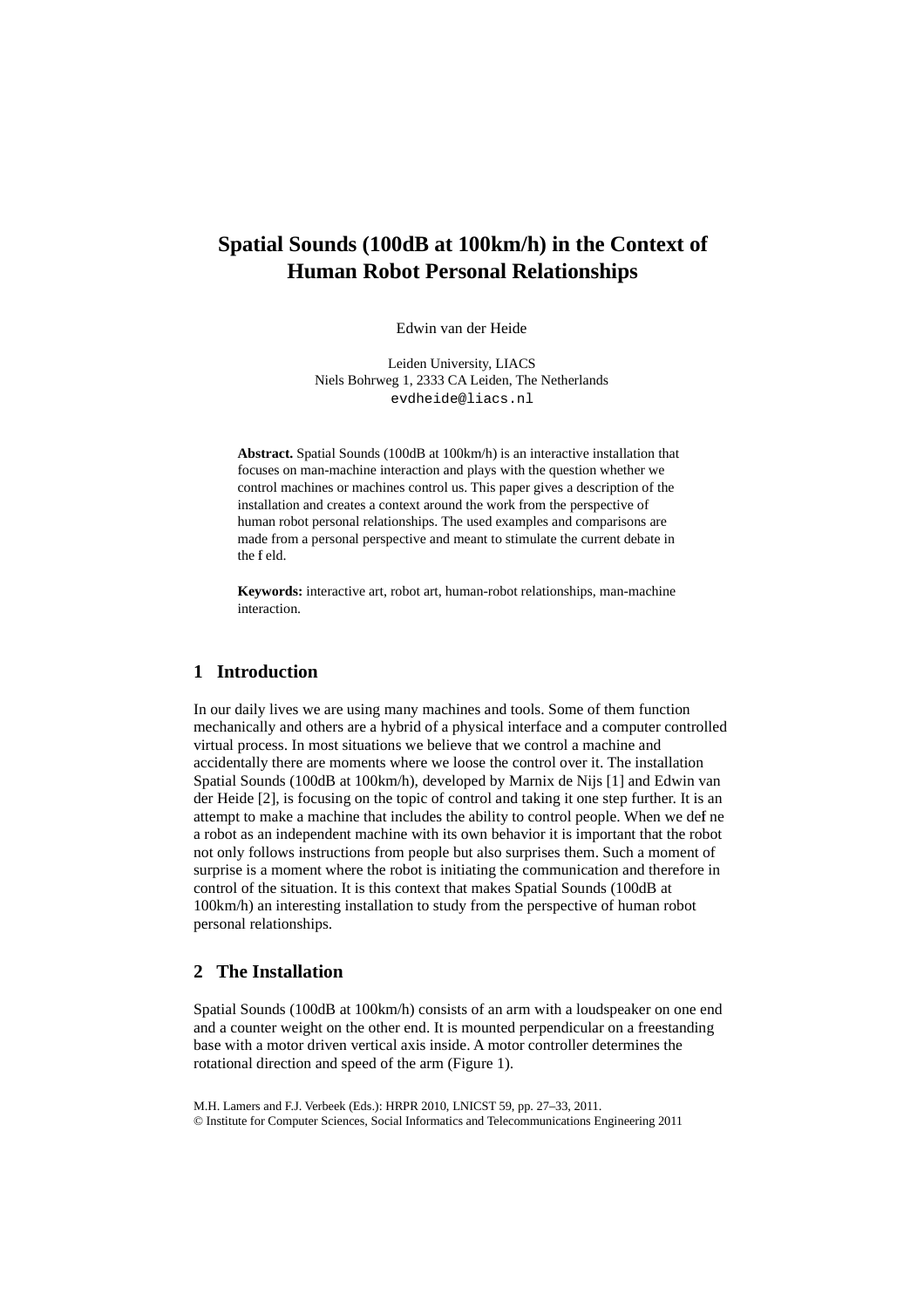#### 28 E. van der Heide

There are two ultrasound sensors build into the speaker. They measure the distance from the speaker to objects and people in front of it. Since one of them is positioned to the left of the center and the other to the right of it, it is possible to apply a straightforward form of triangulation and thereby calculate the relative position of a person to the speaker. Using this information it is also possible to determine on which side the person was detected last and therefore make an assumption on which direction the person disappeared as 'seen' from the perspective of the speaker.

On the bottom of the vertical axis there is an angle measurement sensor. It is used to measure the current angle of the arm and calculate the speed and direction of the arm. When the arm is accelerating or decelerating the actual measured speed can vary from the values send to the motor controller because of the arm's inertia.



Fig. 1. The f rst prototype Spatial Sounds (100dB at 100km/h). This version is equipped with only one ultrasound distance measurement sensor.

The motor controller, ultrasound sensors and the angle sensor are connected to a computer that is running a custom developed program using the MaxMSP programming environment. The software is responsible for the interactive movements of the arm and in addition the software also generates the sound for the speaker in real-time.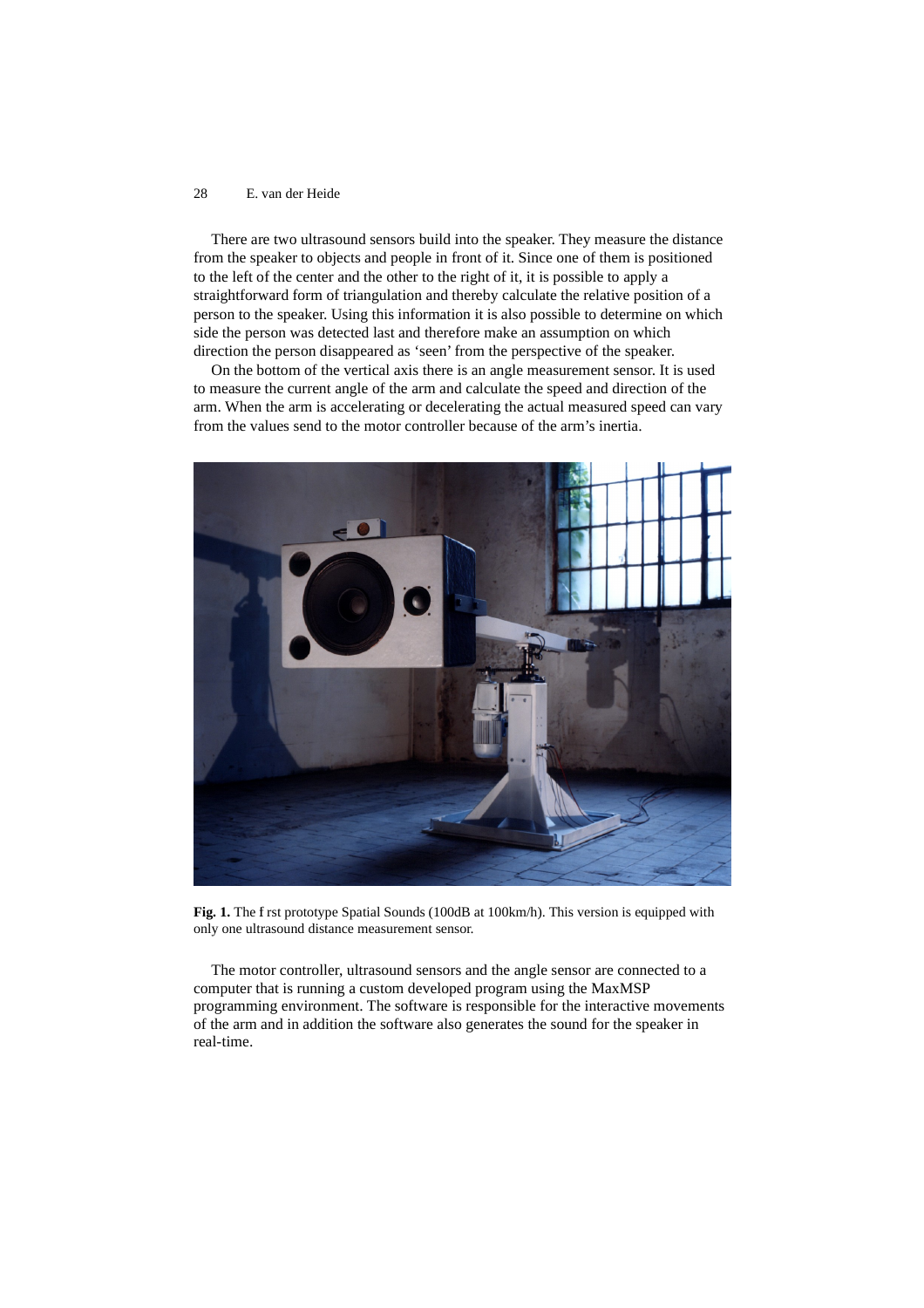# **3 The Experience**

Since Spatial Sounds (100dB at 100km/h) is setup in an exhibition space, it is truly experienced in a social context instead of just an isolated personal context. The visitors to the exhibition space interact with the installation and at the same time also with each other. When the visitors are present in the space the installation alternates between interaction modes two, three and four. It oscillates between giving a single visitor control, group interaction and the machine controlling the visitors. The audience seems to rapidly go through a series of experiences and emotions including joy, fear, sensation of control, disappointment, wanting to show off, surprise and jealousy. While a part of the people feels that they are rewarded for what they do, others feel ignored by the machine. Because this happens simultaneously and in a social context, the ignored ones sooner or later want to 'take revenge' and try to get in control themselves. As it turns out the visitors stay for a reasonable time and try to control and interact with the installation over and over.



**Fig. 2.** Spatial Sounds (100dB at 100km/h) at DAF-Tokyo, 2006

### **4 The Interaction Modes**

At initial setup of the installation is in a new space, the installation has to learn about the appearance of that space. For every angle of the arm distances are measured and these are stored in a table. After this procedure the installation is complete and the installation can recognize visitors in the space since presence of a visitor affects the distance characteristic of the shape; i.e. they result in shorter distances then those stored in the distance table of the space.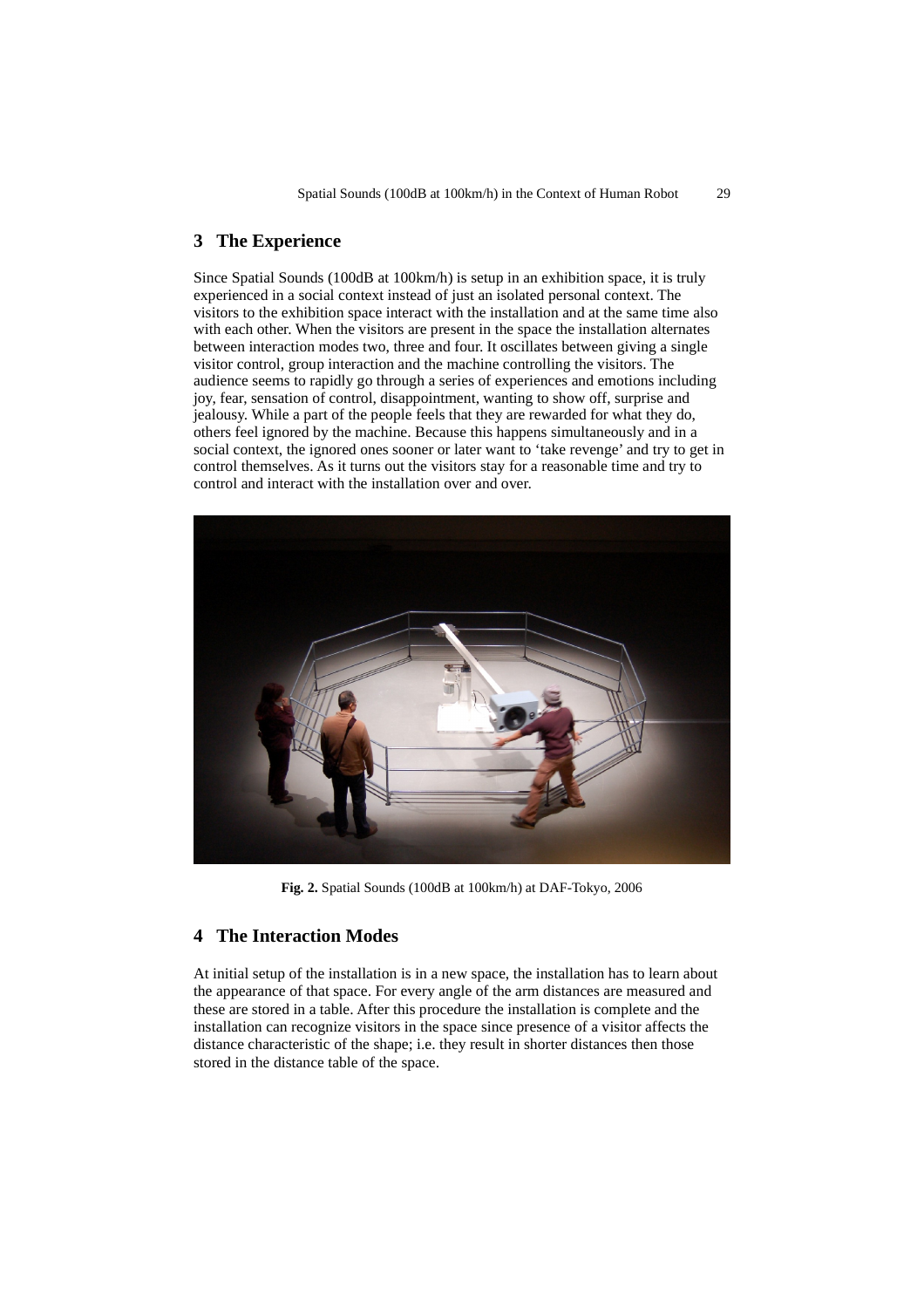

**Fig. 3.** The scanned map of the space. The horizontal axis corresponds to the angle of the arm and the vertical axis to the measured distance.



**Fig. 4.** The scanned map of the same room but now with 4 people in the space

Spatial Sounds (100dB at 100km/h) has four different modes for interacting with visitors.

### **4.1 Interaction Mode One**

Mode one is active when the space is empty or nobody has been detected for a while. The installation rotates slowly and scans the space for people to enter. This movement is combined with a low humming sound that changes brief y when the installation detects a visitor that is relatively close to the installation. It is the recognition that is indicated by sound. Once someone has been detected it will continue the scanning for a little while and then change its behavior to mode two, a more active one where the visitor is invited to interact with the movement of the installation.

#### **4.2 Interaction Mode Two**

In mode two the arm f rst makes one full rotation and stores at which angles it detects people. After that it randomly chooses one of them and moves towards him or her.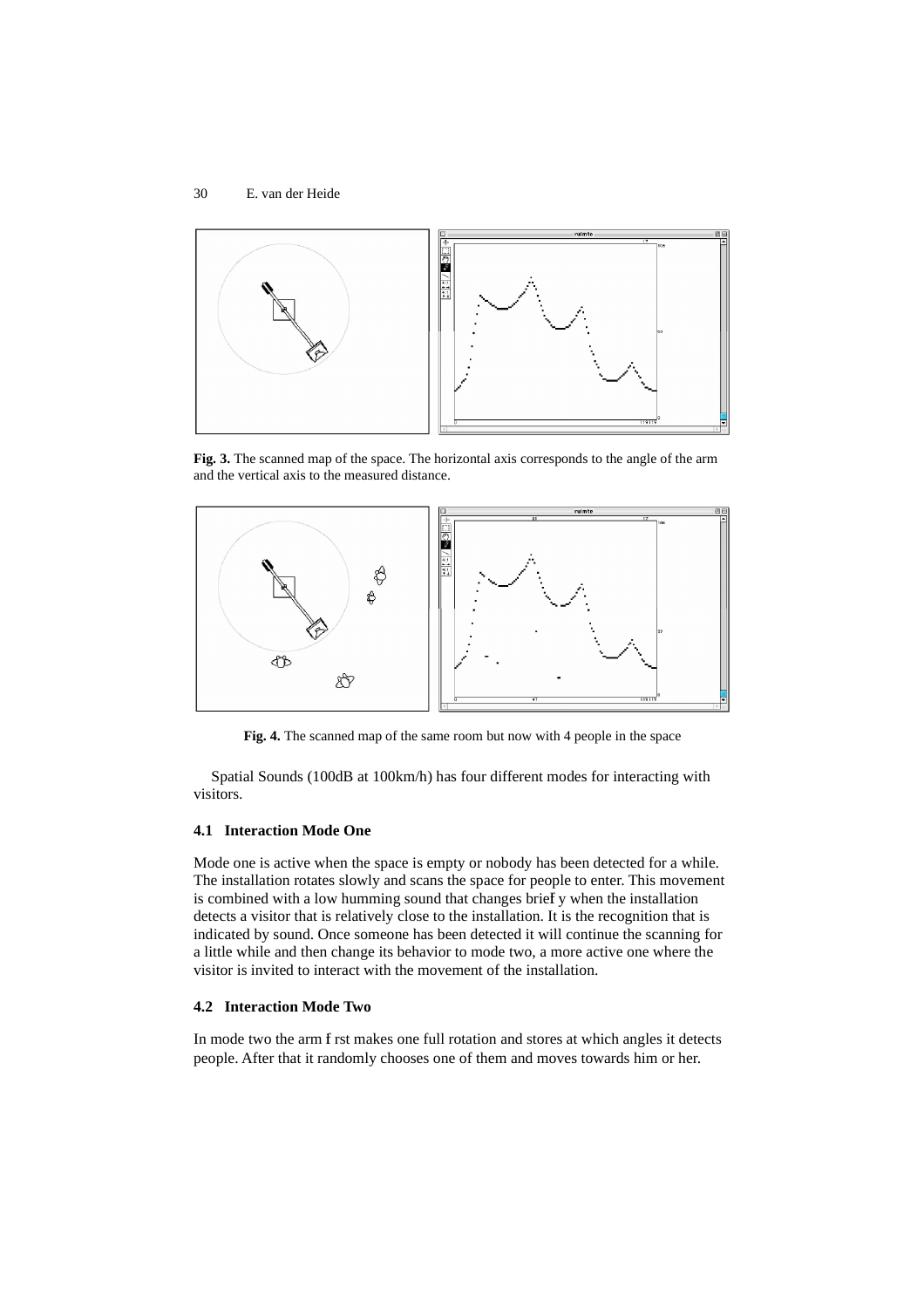Once it has reached that visitor it will try to follow it, even when the person is not continuously being detected. The sound is a combination of a crackling kind of sound and a tone with a pitch that depends on the average speed of rotation. The actual measured distance infl uences the nature of the sound. The detection and movement of visitors in front of the speaker have a direct infl uence on the produced sound and give the impression that the installation starts a kind of abstract dialog with the chosen visitor.

After a certain amount of time the interaction mode will change to mode three. This only happens when the installation keeps on detecting visitors. When no visitors were detected for more then half a minute the installation will revert to mode one.

#### **4.3 Interaction Mode Three**

In mode three the arm has a f xed rotation speed but changes direction when someone is being detected. The inertia of the arm makes it shoot over, return and then shoot over again. Although the rule is a simple one it leads to relatively complex behavior especially when there are multiple visitors in the space. It is a playful game that makes the visitors in the space interact with each other as if they play a ball from one person to another person or try to take away the ball from someone else. Where in mode two the installation focuses specifi cally on one of the people in the room, in mode three it interacts with multiple people in the room. The sound in this mode is more expressive. The actual speed of the arm is the main parameter that is used for the sound generation. The slowing down and reversing of direction is being enlarged by sound. Furthermore the detection of visitors in front of the speaker is expressed very directly by a pulse train.

#### **4.4 Interaction Mode Four**

Mode four can only take place when the installation receives too many triggers in mode three. When the installation can't get rid of people standing in front of it and detects people permanently it will enter mode four. When this situation does not occur it will switch back from mode three to mode two. In mode four the installation dominates the space that it is in. The distance of each visitor together with the amount of visitors detected determines the rotational speed of the arm. The more people there are and the closer they stand the faster the arm rotates. When there is more then one person standing close to the installation it rotates so fast that it scares most of the people away and makes them stand on a safe distance. Since there are no people close to the installation anymore the arm will slow down. In this mode the sound is powerful and complex and helps to express that the installation has gotten wild. The rotational speed has a big influence on the timbral quality of the sound. It communicates a form of power even when the arm moves slower. Mode four has a limited duration and independently from the rotation speed it will switch back to mode three after a certain amount of time. The sound changes accordingly and it is now clear that the danger is over.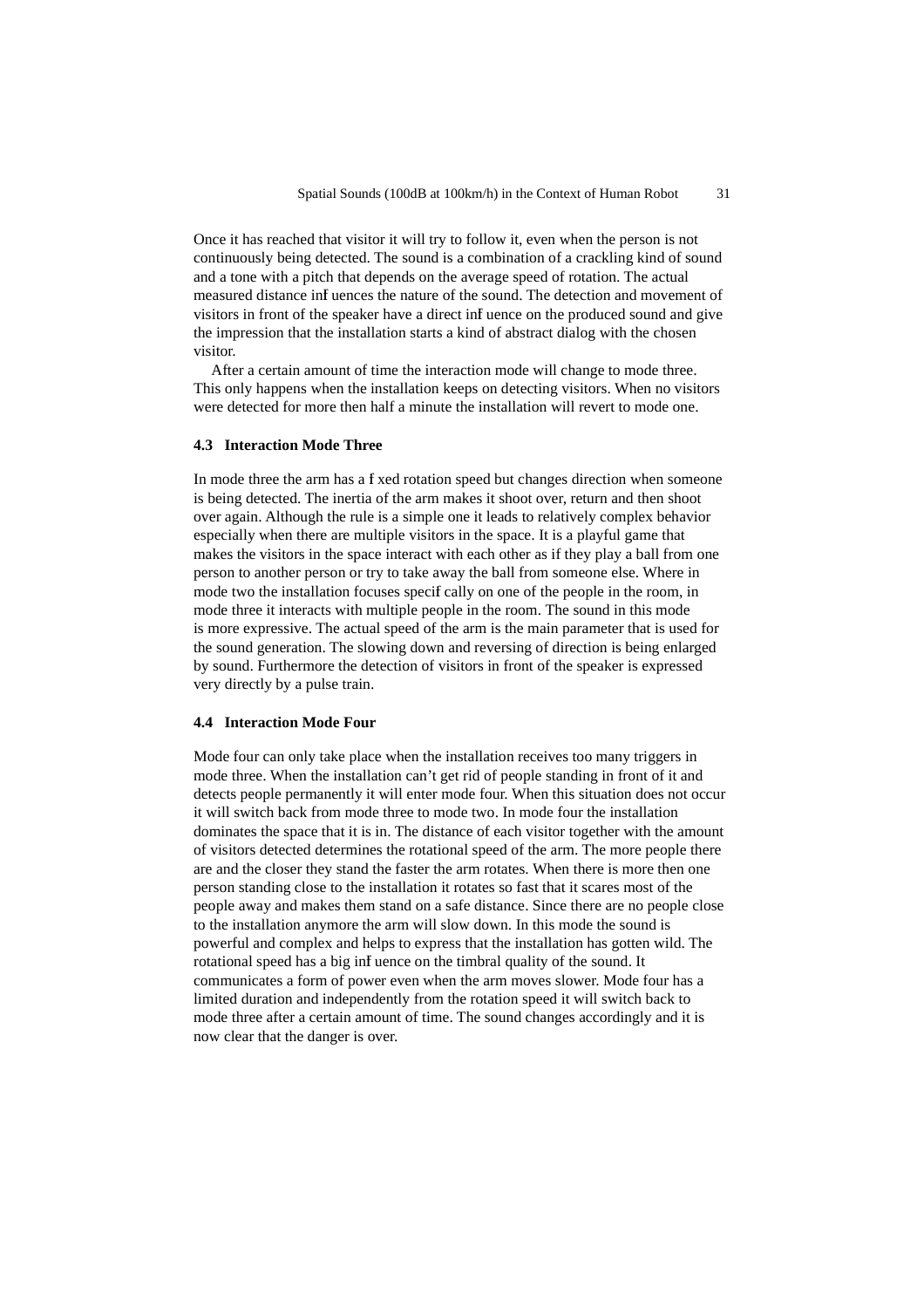### **5 What Makes Spatial Sounds (100dB at 100km/h) a Robot?**

Spatial Sounds (100dB at 100km/h) operates as an independent machine. It actively detects and reacts to people without them having to do anything specif c for it. The installation interprets the visitor's position and movements and reacts to it. At the same time it clearly makes its own decisions and portrays independent behavior. It seems easy to understand what the installation does and how to relate to it. Since the installation appears to choose whom to interact with, it also seems as if it shows affection for the visitors.

Spatial Sounds (100dB at 100km/h) is a computer-controlled installation that operates in the physical space. The behavior is a combination of physical laws and programmed rules within the computer. Many interactive installations include a separated experience of the input interfaces and the output interfaces. Spatial Sounds has the sensors build into the speaker and therefore there is no separation between the input and output interface. The installation functions as one independent communicating object.

### **6 Conclusions**

Spatial Sounds (100dB at 100km/h) is an interactive installation focusing on the question whether we control machines or machines control us. The installation can be seen as a non-verbal abstract robot and does not imitate an animal or human-like look or behavior. It is a machine-like object but does not resemble existing machines. Nevertheless, it allows us to somehow identify ourselves with it. Spatial Sounds (100dB at 100km/h) is an example of a believable [3] robot in the sense that the visitors believe they understand the behavior of the installation and f nd it worthwhile to interact with. The aspect of believability is so strong that people accept the installation as a real being and want to interact with it over and over. Consistency in behavior is seen as an important factor in regards to the believability of a robot. In the case of Spatial Sounds (100dB at 100km/h) the behavior alternates between three main modes of interaction, each of them based on simple consistent rules. The approach to work with these main interaction modes, varying from control over the installation, group interaction and the installation controlling the audience, proofs to be a successful one. In a short moment of time the visitor goes through a large series of experiences and emotions. Switching between these modes does not reduce the believability of the installation and actually increases the involvement of the audience. Most of the visitors interact a considerable amount of time while trying to gain control over the machine. The installation allows this only up to a certain extend because when it gets triggered too often it will rotate fast and scare them off. It is surprising to see that the visitor recovers quickly and their eagerness for control is such that they keep on trying over and over.

We can conclude that Spatial Sounds (100dB at 100km/h) is a good example of a believable robot and therefore we can state that such a robot is a good form of exposing the man-machine control question. Robots are often seen as personal interactors but what happens if 'your' robot all of a sudden decides to interact with someone else?